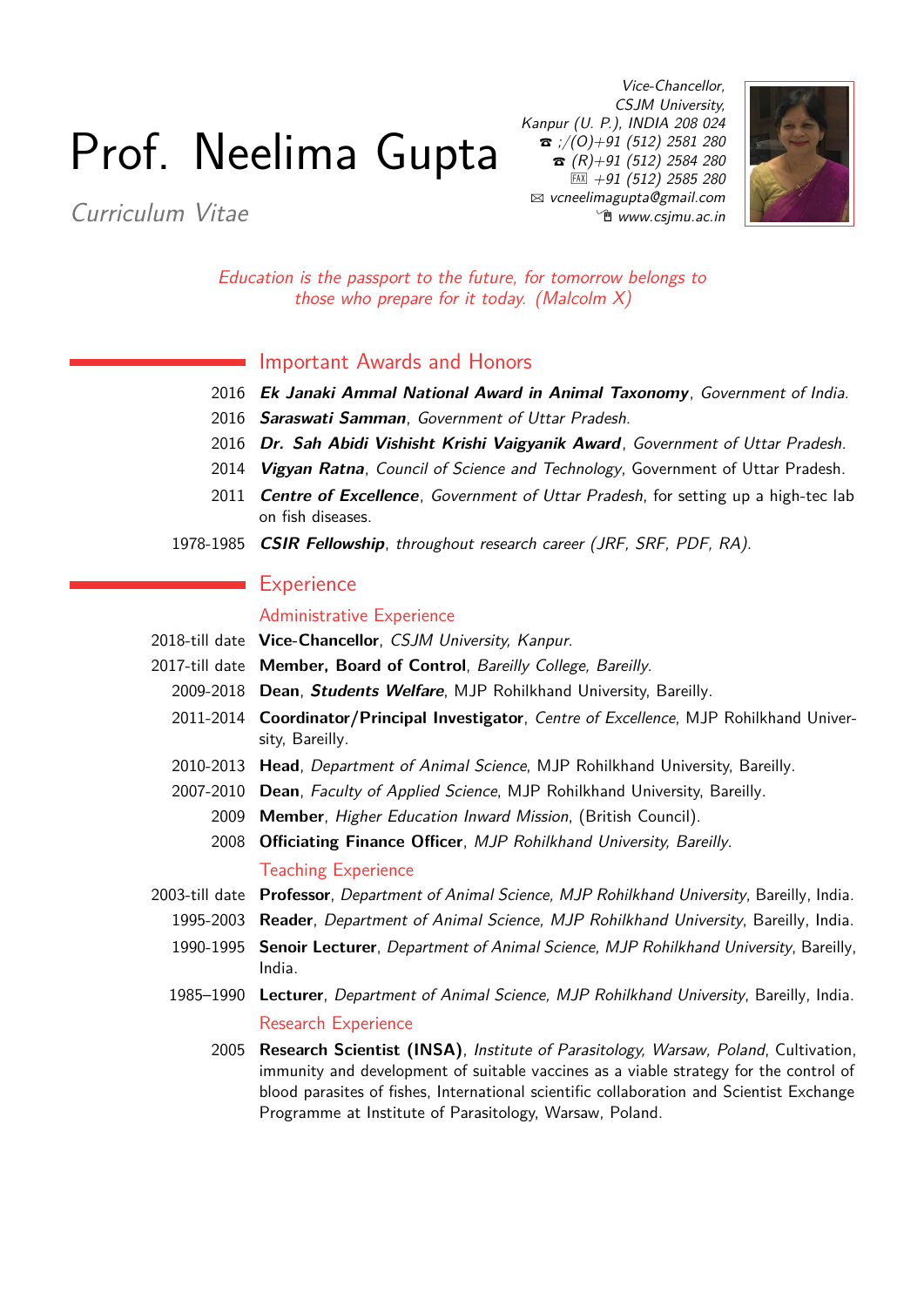- 2001 **Research Scientist (DST)**, Fish Culture Experimental Station, Poland, Characterization and comparison if Indian and Polish strains of fish microbes and generation of immunity, Worked on fish immunity with Dr. A Pilarczyk, Director, Fish Culture Experimental Station, Golysz, Poland.
- 1989-1990 **Research Scientist (INSA)**, Institute of Parasitology, Warsaw, Poland, Research on blood parasites of fish, Collaborated with Dr. Irena Wita, Head, Blood Parasitology Laboratory, Institute of Parasitology, Warsaw, Poland.
	- 1989 **Research Scientist (INSA)**, Fish Culture Experimental Station, Poland, Research on Fish Parasitology, Collaborated with Dr. A Pilarczyk, Director, Fish Culture Experimental Station, Golysz, Poland.
- 1983-1985 **Research Associate (CSIR)**, MJP Rohilkhand University, Bareilly, Worked as Research Associate of CSIR, Research on blood parasites of fish.
- 1982-1983 **Post Doctorate Fellow (CSIR)**, MJP Rohilkhand University, Bareilly, Worked as Post Doctoral Fellow of CSIR, Area of Investigation: blood parasites of fishes of Rohilkhand.
- 1980-1982 **Senior Research Fellow (CSIR)**, Aligarh Muslim University, Aligarh, Worked as Senior Research Fellow of CSIR, Worked for Ph.D. Programme.
- 1978-1980 **Junior Research Fellow (CSIR)**, Aligarh Muslim University, Aligarh, Worked as Junior Research Fellow of CSIR, Worked for Ph.D. Programme.

## Contribution in Relevant Areas of Higher Education

- Visiting Professor **Fish Culture Exptal Station, Golysz, Poland Institute of Parasitology, Warsaw, Poland**, Fish Parasitology, pathology and toxicology.
- Resource Person **In various state and central universities of UP, Bihar, Uttarakhand, Jharkhand, Jammu and Kashmir, Haryana, etc.**, Parasitology, Immunology.
	- Member **Higher Education Inward Mission**, British Council.
	- Member **NAAC, Bangalore**, Peer Team.
	- Member **University Grants Commission**, Expert Committee, for allocation for XI Plan Development Assistance including merged schemes.
	- Member **University Grants Commission**, Review Committee, UGC, for on the spot inspection of Deemed Universities.
	- Advisor **UPSC, New Delhi**, Personality Test Board for Indian Forest Service Examination.
	- Expert **NISCAIR, New Delhi**, Research Council, for Dissemination of Information.
	- Expert **Benaras Hindu University, Varanasi**, Appointment of Asst. Professors, Associate Professors, Professors, BHU, Varanasi.
	- Expert **BR Ambedkar Central University, Lucknow**, Appointment of Asst. Professors.
	- Expert **Public Service Commission (UP)**, Appointment of Asst. Director (Fisheries).
	- Expert **Public Service Commission (Uttaranchal)**, Appointment under Combined State Civil Service Examination Appointment of Veterinary Officer.
	- Expert **West Bengal College Service Commission (West Bengal)**, Examination and Review Committee for Asst. Lecturers selection.
	- Expert **Department of Higher Education, UP**, Appointment of Asst. Professors.
	- Expert **BR Ambedkar Agra University, Agra**, Approval of Colleges/Courses Appointment of Principals, Asst. Professors.
	- Expert **MJP Rohilkhand University, Bareilly**, Approval of Colleges/Courses Appointment of Principals, Asst. Professors Enquiry committees/Approval of colleges.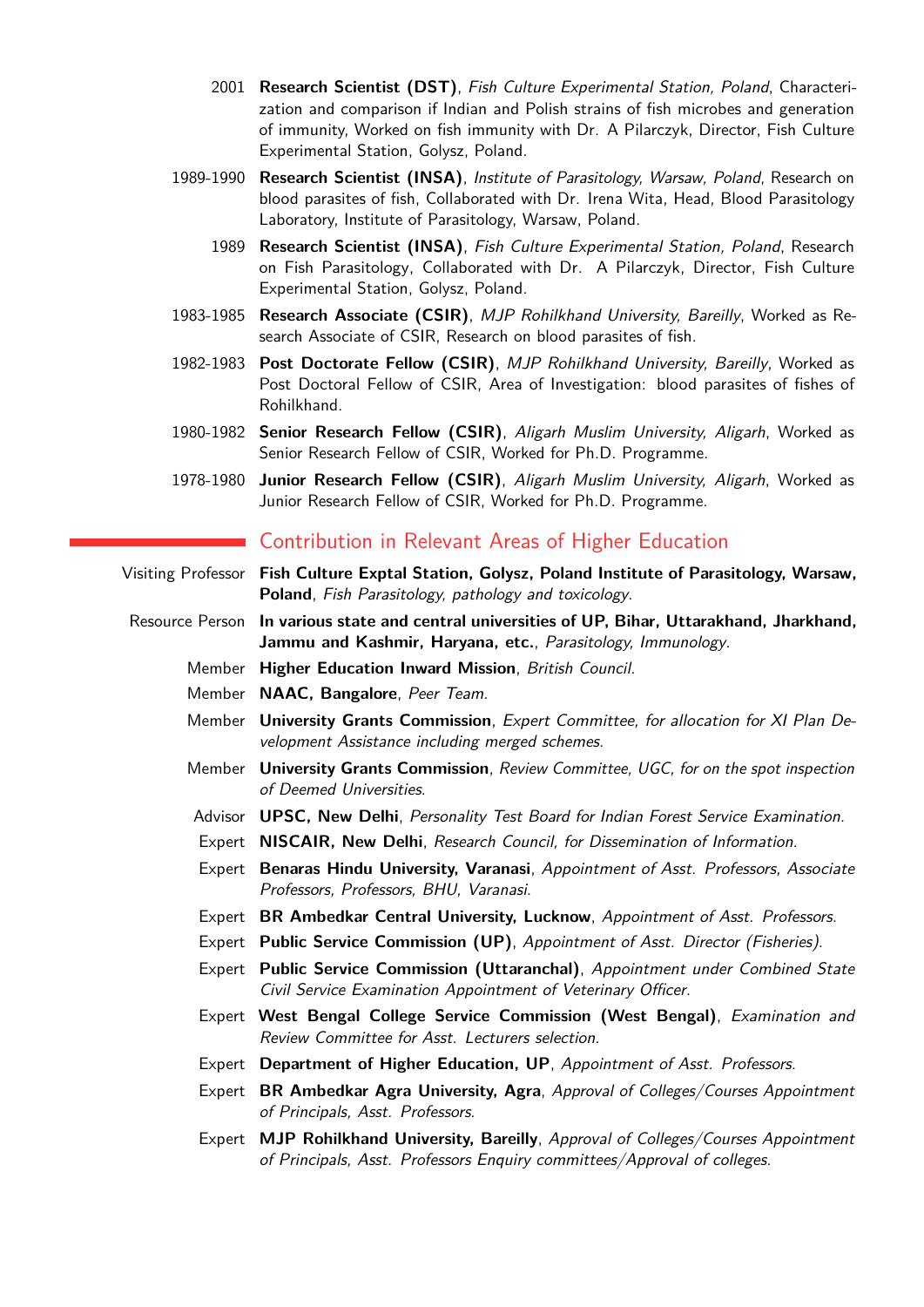|                                            | Convener/ Member/ MJP Rohilkhand University, Bareilly, Approval of courses, Approval of research<br>Expert programmes, research guides.                                                                                                                        |
|--------------------------------------------|----------------------------------------------------------------------------------------------------------------------------------------------------------------------------------------------------------------------------------------------------------------|
|                                            | Expert, Course Framing CIFE, Mumbai, Bundelkhand University, Jhansi, Gurukul Kangri University,<br>Committee (BOS) Haridwar, Kumaun University, Nainital, Vardhman Mahaveer Open University,<br>Kota MJP Rohilkhand University, Bareilly, Approval of courses. |
| Expert, Research Degree<br>Committee (RDC) | Kumaun University, Nainital, MJP Rohilkhand University, Bareilly, Approval of<br>research programmes, research guides.                                                                                                                                         |
| Member, Executive<br>Council               | MJP Rohilkhand University, Bareilly, Policy framing of the university.                                                                                                                                                                                         |
| Council                                    | Member, Academic MJP Rohilkhand University, Bareilly, All academic matters of the university.                                                                                                                                                                  |
| Coordinator, Online<br>Admissions, 2017    | MJP Rohilkhand University, Bareilly, Initiated online admission process for the<br>whole university including 508 affiliated colleges.                                                                                                                         |
| Chairman, Admission                        | MJP Rohilkhand University, Bareilly, Appointed as Chairman, Admission Cell for<br>Cell 2018 conducting all university admissions, 2018.                                                                                                                        |
|                                            | Research Projects (Total Amount: Rs. 1.3 Crores+)                                                                                                                                                                                                              |
|                                            | Centre of Excellence (UP Genetic and Molecular Impact of Climate Change on Aquatic Biota, Duration: 3<br>Govt.) years, Rs. 65,38,000.                                                                                                                          |
|                                            | UP Council of Impact of seasonal variations and pollution load on aquatic environment and<br>Agricultural Research fish farming at micro level in different aquatic zones of river Ramganga, Du-<br>ration: 3 years, Rs. 4,99,000.                             |
|                                            | UP Council of Monitoring of industrial effluents and their impact on the health, blood indices,<br>Agricultural Research growth index, productivity and food value of edible fishes of river Ramganga<br>and its tributaries, Duration: 3 years, Rs. 9,26,000. |
| Commission                                 | University Grants Anthropogenic changes in aquatic ecosystem and related haemato-<br>biochemical anomalies in fish fauna of the sub-himalayan region, Duration: $3$<br>years, Rs. 7,46,800.                                                                    |
|                                            | University Grants Hazards of effluents and microbial infection on the ecology of aquafauna<br>Commission (planktons and fishes) of river Ramganga, Duration: 3 years, Rs. 6,45,000.                                                                            |
|                                            | University Grants Environmental Diversity and haematozoan dynamics in catfishes of Sub-<br>Commission <i>Himalayan region.</i> , Duration: 3 years, Rs. 5,89,000.                                                                                              |
|                                            | Ministry of Environment Monitoring of hydrobiological parameters in polluted waters and theirimpact<br>and Forests on thehaematology, haematopathogenesis and growth index of catfishes, Du-<br>ration: 3 years, Rs. 5,35,000.                                 |
|                                            | Department of Science Immune response to piscine trypanosomiasis: Kinetics and development of<br>and Technology suitable vaccines, Duration: 2 years, Rs. 4,22,665.                                                                                            |
|                                            | AICTE Lymphocyte culture and generation of immunological memory against para-<br>sitic invasion, Duration: 3 years, Rs. 4,00,000.                                                                                                                              |
| DST Indo-Polish                            | Characterization and comparison of Indian and Polish strains of fish microbes<br>Programme and generation of immunity, Duration: 3 years, Rs. 2,53,000.                                                                                                        |
|                                            | University Grants Histopathology of vital organs of freshwater fishes parasitized by Myxosporidia,<br>Commission Duration: 2 years, Rs. 15,000.                                                                                                                |
|                                            | al Dagaayah Callahayatti                                                                                                                                                                                                                                       |

# **International Research Collaborations**

2014 -till date **University of Shiga Prefecture, Shiga, Japan**, Trematode parasites of fish. 2010 -till date **South Valley University, Qena from Egypt**, Helminth parasites.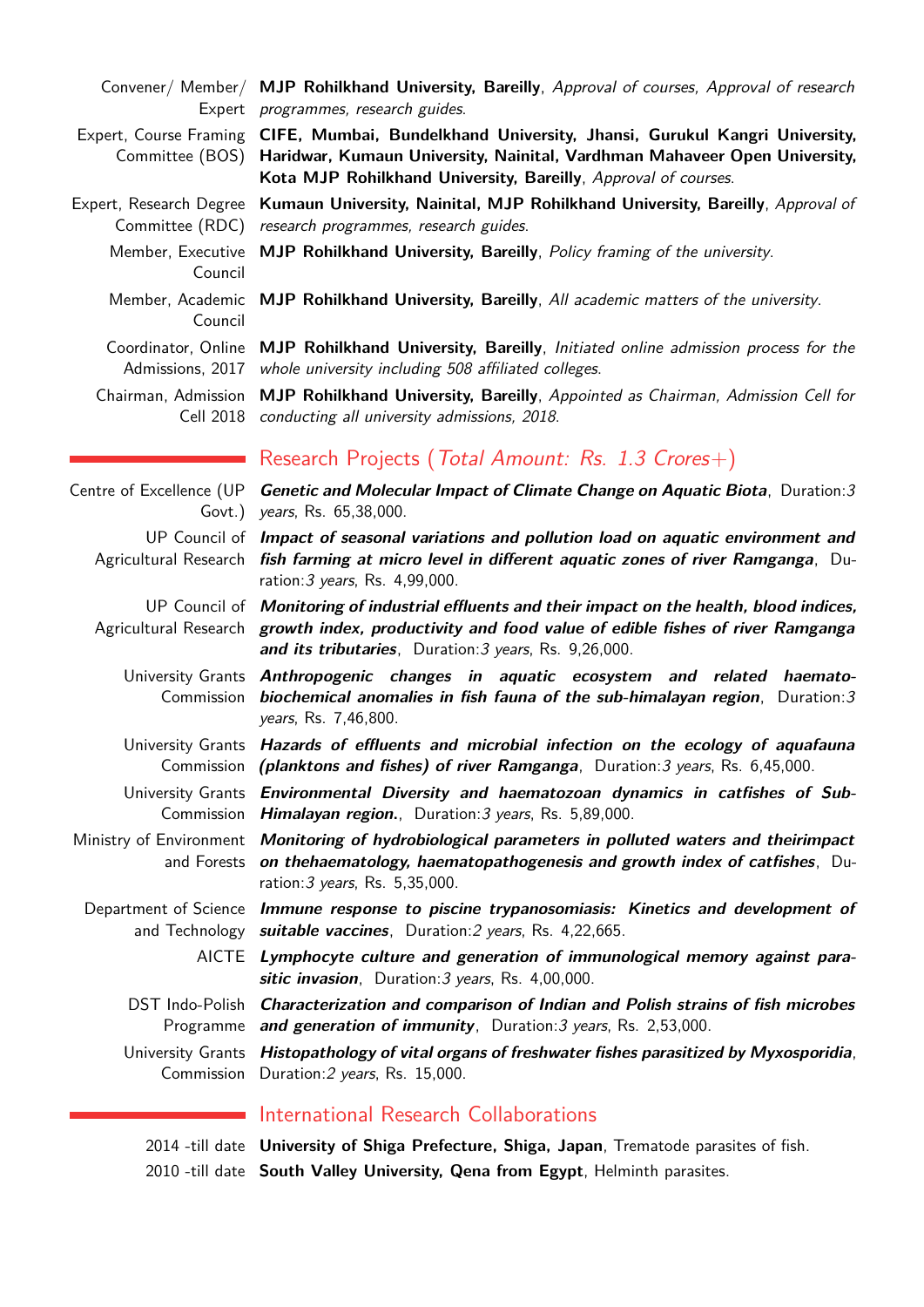- 1997 -till date **National Research Centre, Cairo, Egypt**, Fish parasites, zoonotic diseases, pathology and diagnostics.
	- 1989 -2005 **Institute of Parasitology, Warsaw from Poland**, Blood parasites of fish.
	- 1989 -2005 **Institute of Icthybiology and Aquaculture, Chybie**, Blood parasites of fish.

| Books/Book Chapters 06<br>Journal Papers 190 |                                                            |
|----------------------------------------------|------------------------------------------------------------|
| Conferences 362                              |                                                            |
| Conferences Attended                         | Seminars/Symposia/ 145 (27 International and 118 National) |

**Publications** 

# Research Supervisor/ Guide Assignments

|                           | Post Doctoral: 02, One UGC- DS Kothari Post Doctoral Fellow and one SERB-DST Post Doctoral<br>Fellow |
|---------------------------|------------------------------------------------------------------------------------------------------|
| Ph.D. as Supervisor 16    |                                                                                                      |
| Ph.D. as Co-Supervisor 06 |                                                                                                      |
| DST Inspire Fellow 01     |                                                                                                      |
|                           | JRF 02 from UGC Project and 01 from CSIR                                                             |
| SRF 04                    |                                                                                                      |
|                           |                                                                                                      |

# Membership/ Fellowship of Professional Bodies

| Life Member, International Society of Applied Biology.                       |
|------------------------------------------------------------------------------|
| Fellow, International Consortium of Contemporary Biologists (FICCB).         |
| Life Member, Society of Biosciences.                                         |
| Vice President, International Consortium of Contemporary Biologists (FMSET). |
| Fellow, Indian Academy of Environmental Sciences (FIAES).                    |
| Life Member, Indian Science Congress Association (Recorder, 2006-2008).      |
| Life Member, National Academy of Sciences, India.                            |
| Life Member, Indian Society of Fisheries Professionals.                      |
| Fellow, International Society for Ecological Communications, (FISEC).        |
| Life Member, Uttar Pradesh Academy of Agricultural Sciences.                 |

# Awards/ Honors/ Distinctions

- 2017 **Honour for Significant Contributions**, Hindustan group of communication, Uttar Pradesh Women Education, Welfare and Protection.
- 2017 **Saraswati Samman**, Awarded by the Government of Uttar Pradesh, Highest award in the field of Education by the state government.
- 2017 **Teacher Recognition**, MJP Rohilkhand University, Bareilly, Recognition by the university for services rendered to the university and for achieving Saraswati Samman.
- 2017 **Swargeey Raghav Kant Johri Smriti Samman**, Saraswat Abhinandan, Teaching and Research.
- 2017 **Acharya Shree Samman**, Awarded by Maharaja Agrasen College, Bareilly, In recognition of excellence in teaching.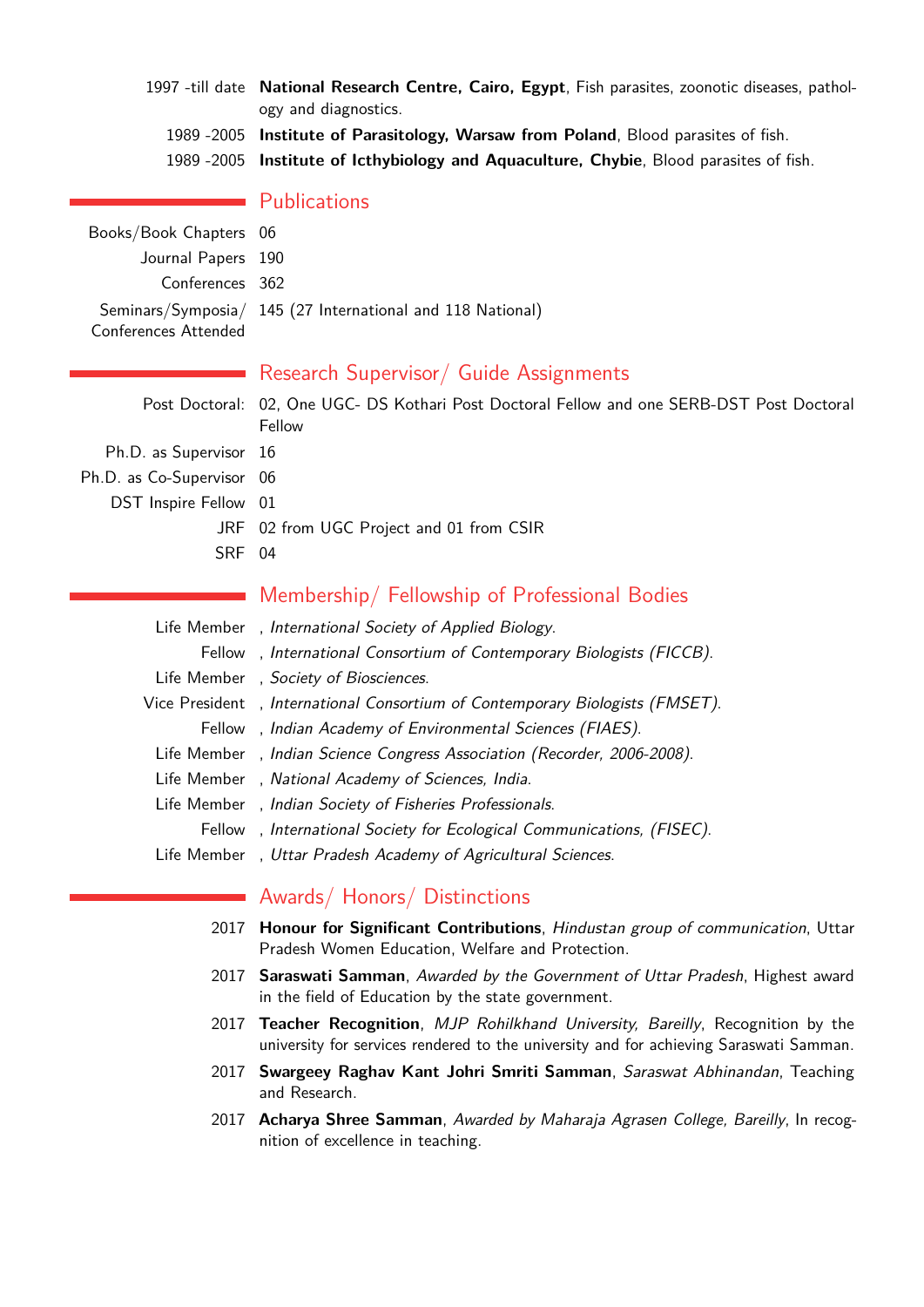- 2017 **Shikshak Samman**, Awarded by Rashtriya Shaikshik Mahasangh, Uttar Pradesh on the occasion of Rashtra Bhasha Hindi Diwas, Best Teachers Award.
- 2017 **SHE Felicitation**, Awarded by SHE Society, Appreciation for contribution to the society.
- 2017 **Golden Era Felicitation**, Felicitation by Golden Era Society, Appreciation for valuable support to the society.
- 2017 **Life Time Achievement Award**, METAS 7th Day ADVENTIST, Ranchi, Appreciation for research contributions for advancement in parasitological research.
- 2016 **Ek Janaki Ammal National Award in Animal Taxonomy**, Recipient of the prestigious lifetime achievement national award, EK Janaki Ammal National Award for Animal Taxonomy 2016 by the Ministry of Environment, Forests and Climate Change, The award (a medallion, a scroll, a citation and a cash prize of Rs. 1,00,000/-) was received from Shri Prakash Javedekar, the Honorable Minister, Government of India.
- 2016 **Dr. Sayyad Asif Hussain Abidi Krishi Vaigyanik Puraskar**, Awarded by the Governor, Uttar Pradesh, Outstanding contributions in the field of Fisheries.
- 2016 **Vaishya Gaurav Samman**, Awarded by UP Vaishya Maha Sammelin (Regd), As a source of inspiration to the society in the field of education and research.
- 2015 **Woman of the Year-2015 Award**, Future Group of Institutions, Honoured for outstanding contributions in the area of research and development.
- 2015 **Dronacharya Award**, Khandelwal Group of Institutions and Scholars Education Society, Honoured for remarkable contributions in the field of Higher Education, Research and Extension.
- 2014 **Green Globe Award**, International Society for Biodiversity Conservation and Research (ISRB), Awarded at the 2nd National Conference on Advances in Biosciences and Health Education.
- 2014 **Recognition Medal of Global Biodiversity Meet**, Global Biodiversity Meet on Parasites and Aquatic Ecosystem Health, Sustained academic efforts for the improvement of Aquatic Animal Health.
- 2014 **Science Dissemination Award**, District Science Club, Bareilly (sponsored by the Council of Science and Technology, Govt. of Uttar Pradesh), Sustained efforts for the promotion and dissemination of science and technology.
- 2014 **Vigyan Ratna Samman**, CST and the Government of Uttar Pradesh, Appreciable contributions in the field of Science and Technology. The award carries a medallion, citation and a cash prize of Rs. 50,000/- (now Rs. 2.50 lakhs).
- 2014 **Amar Ujala Naari Shakti Samman**, Felicitated by Amar Ujala, As a woman of substance in recognition of services rendered to the society in the field of education.
- 2014 **Distinguished Speaker, Dainik Jagran "Ganga Jagran"**, Special invitee and Speaker at Ganga Jagran, for prevention of pollution in the sacred river, Ganges.
- 2014 **Felicitation by Manav Seva Club**, Chief Guest, Speaker on Women Empowerment.
- 2013 **Distinguished Service Award**, National Seminar on Environmental Issues and Challenges in the 21st Century (EICC-2013), Services rendered in Environmental Sciences.
- 2013 **Life Time Achievement Gold Medal**, Indian Academy of Science and Nature, Outstanding Research and Academic Contributions in the field of Zoology.
- 2012 **IAES Silver Jubilee Gold Medal**, Indian Academy of Environmental Sciences, for sustained contributions and patronage to the Indian Academy of Environmental Sciences.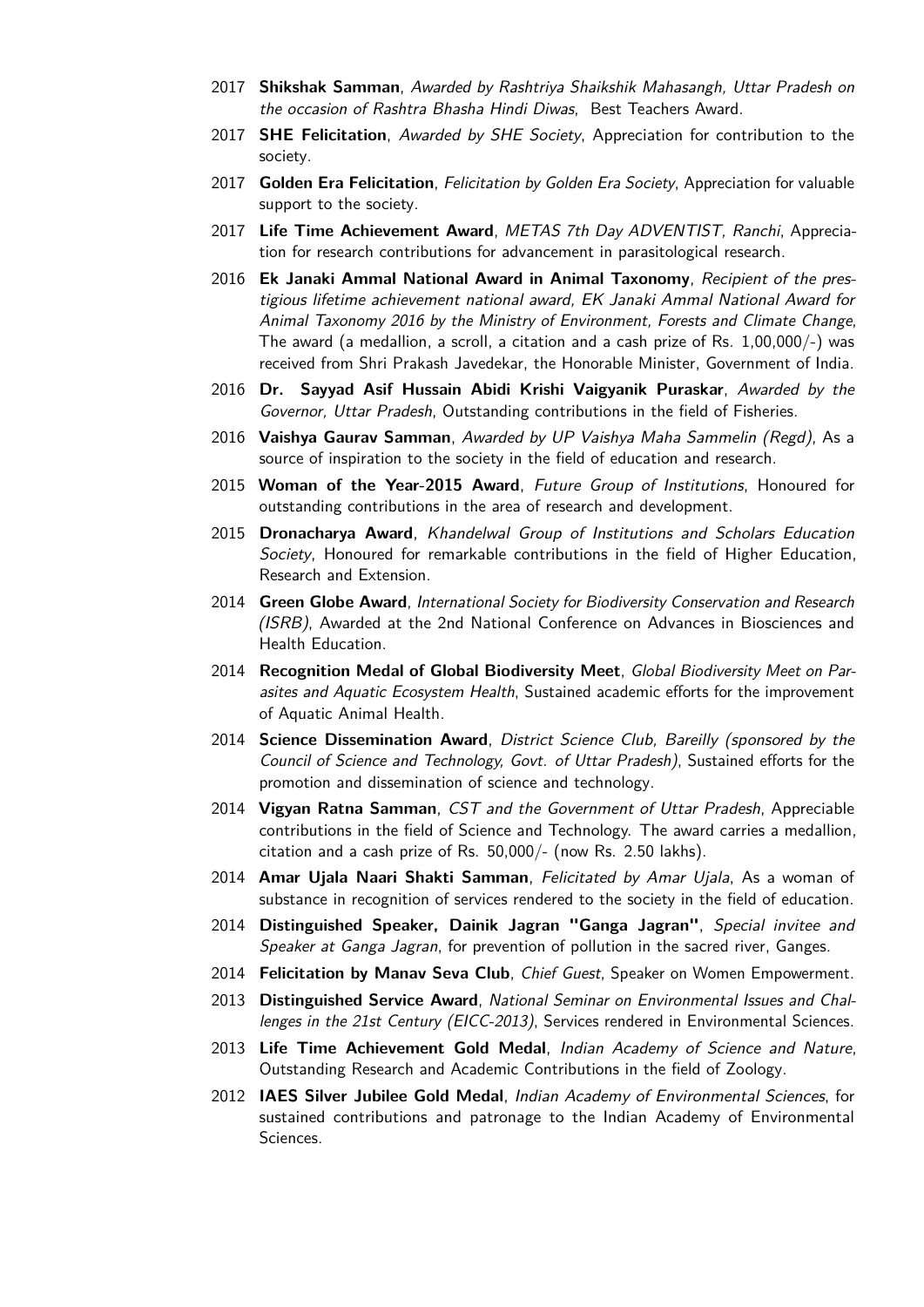- 2012 **Salgare Foundation Best Scientist of the year Gold Medal**, Salgare Foundation Trust, Awarded in recognition of valuable contributions to the subject of Zoology and Environmental Science in general and Parasite Biodiversity and Toxicology in particular.
- 2011 **Great Minds of the 21st Century**, American Biographical Institute (ABI), Biography selected as a great mind of the world of the 21st century.
- 2011 **2011 Award of Excellence**, American Biographical Institute (ABI), Selected by ABI for the annual Award of Excellence.
- 2011 **Best Orator Gold Medal**, International Society for Contemporary Biologists, Awarded at the International Conference on Life Science Research for Rural and Agricultural Development as the best Orator.
- 2010 **Platinum Jubilee Award**, Indian Science Congress, Awarded the Platinum Jubilee Award Lecture (certification and Rs. 10,000/-) at the 97th Indian Science Congress, Thiruvananthpuram.
- 2010 **Who's Who in the World**, Marquis Who's Who, Biography selected by Marquis Who's Who in the world.
- 2010 **Honour to Renowned Educationist**, Inner Wheel Club of Bareilly Pride, Educationist of the Year, 2010.
- 2009 **Eminent Parasitologist of Uttar Pradesh**, Biospectra, for outstanding contributions in Parasitology in the state of Uttar Pradesh.
- 2009 **Prof. J. S. Dutta Munshi Gold Medal**, International Conference held at Vinoba Bhave University, Hazaribagh, Jharkhand, Awarded by the Governor of Jharkhand.
- 2009 **Millennium Women Scientist Award**, Second International Conference on Transdisciplinary Biological Research, ICTBR- 2009, Ranchi, Awarded as an exemplary Woman Scientist of the nation.
- 2009 **Guru Dronacharya Award**, Bareilly Scholars Educational Society, Eminent teacher and educationist.
- 2008 **Dr. B. N. Singh Memorial Oration Award**, Indian Society for Parasitology, Awarded as the best Parasitoilogist of the year.
- 2008 **Senior Scientist Award under Prof. Devendra Prasad Memorial Chair**, First International Conference on Transdisciplinary Biological Research, ICTBR, Awarded for notable contributions in the field of Zoology.
- 2007 **Honour for Outstanding Intellectual Recognition**, MJP Rohilkhand University, Bareilly, Honoured by MJP Rohilkhand University for intellectual recognition in Modern Biological Sciences.
- 2007 **Prof. E.P. Odum Gold Medal**, International Symposium on Recent Advances in Contemporary Biology, Environmental Issues and Sustainable Development, Awarded for exemplary contributions in environmental Zoology.
- 2006-2008 **RECORDER, ISCA**, Indian Science Congress Association, Elected RECORDER of Indian Science Congress Association, Section of Animal, Veterinary and Fishery Sciences.
	- 2004 **Life Time Achievement Recognition**, National Seminar on Zoology and Human Welfare, Allahabad, Outstanding contribution in the field of Biology of Parasites.
	- 2002 **Senior Scientist Award**, Zoological Society of India, for best paper presentation at the 13th Zoological Congress held at Bangalore.
	- 2001 **Indian Academy Environmental Sciences Gold Medal**, Indian Academy of Environmental Sciences, Recognition of outstanding research in Environmental Parasitology.